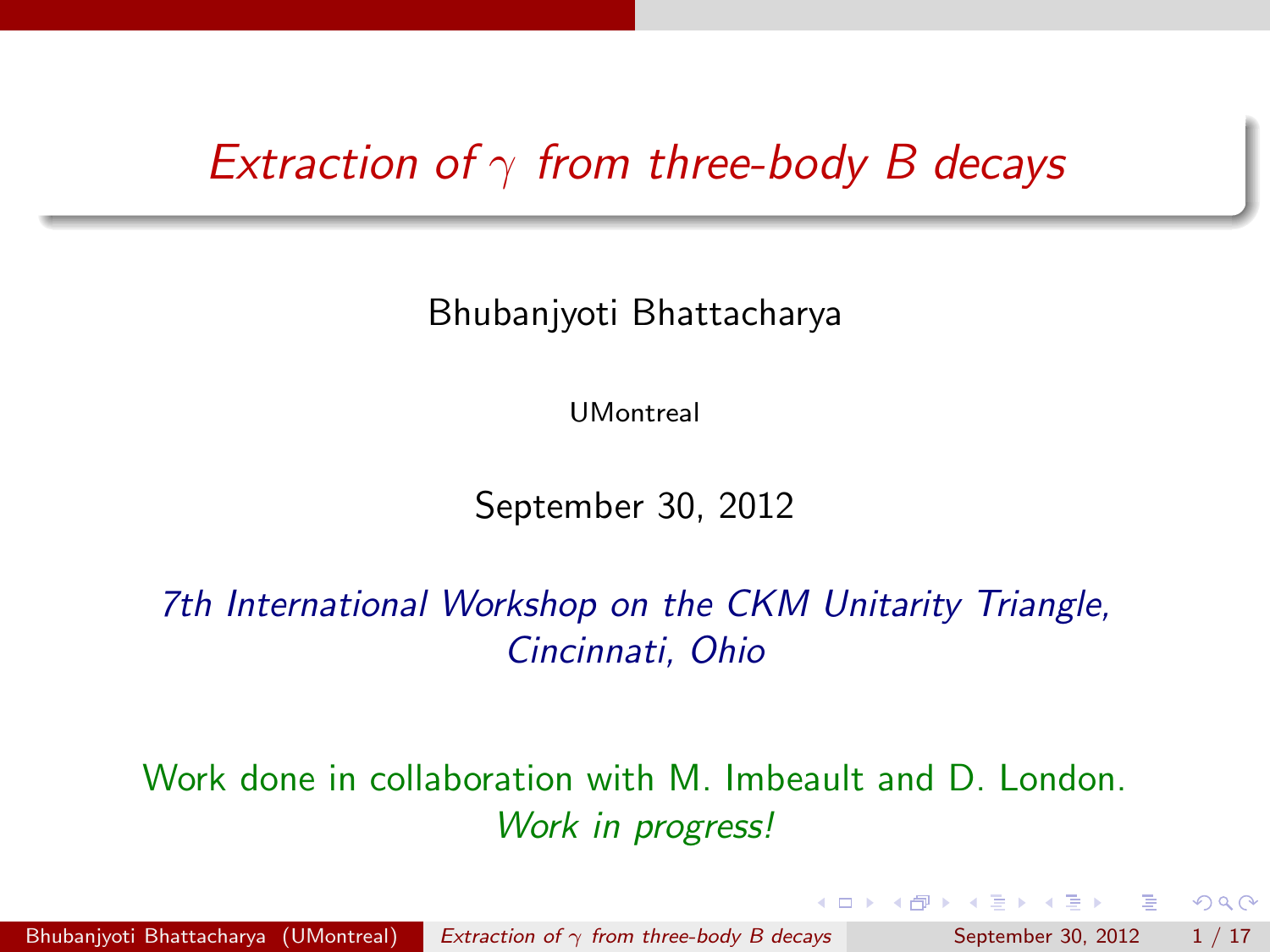**[Outline](#page-1-0)** 



- **•** Motivation
- Theory
- **•** Results
- **•** Summary and Conclusions

Bhubanjyoti Bhattacharya (UMontreal) *Extraction of* γ *[from three-body B decays](#page-0-0)* September 30, 2012 2 / 17

画

<span id="page-1-0"></span> $2QQ$ 

 $\left\{ \begin{array}{ccc} 1 & 0 & 0 \\ 0 & 1 & 0 \end{array} \right.$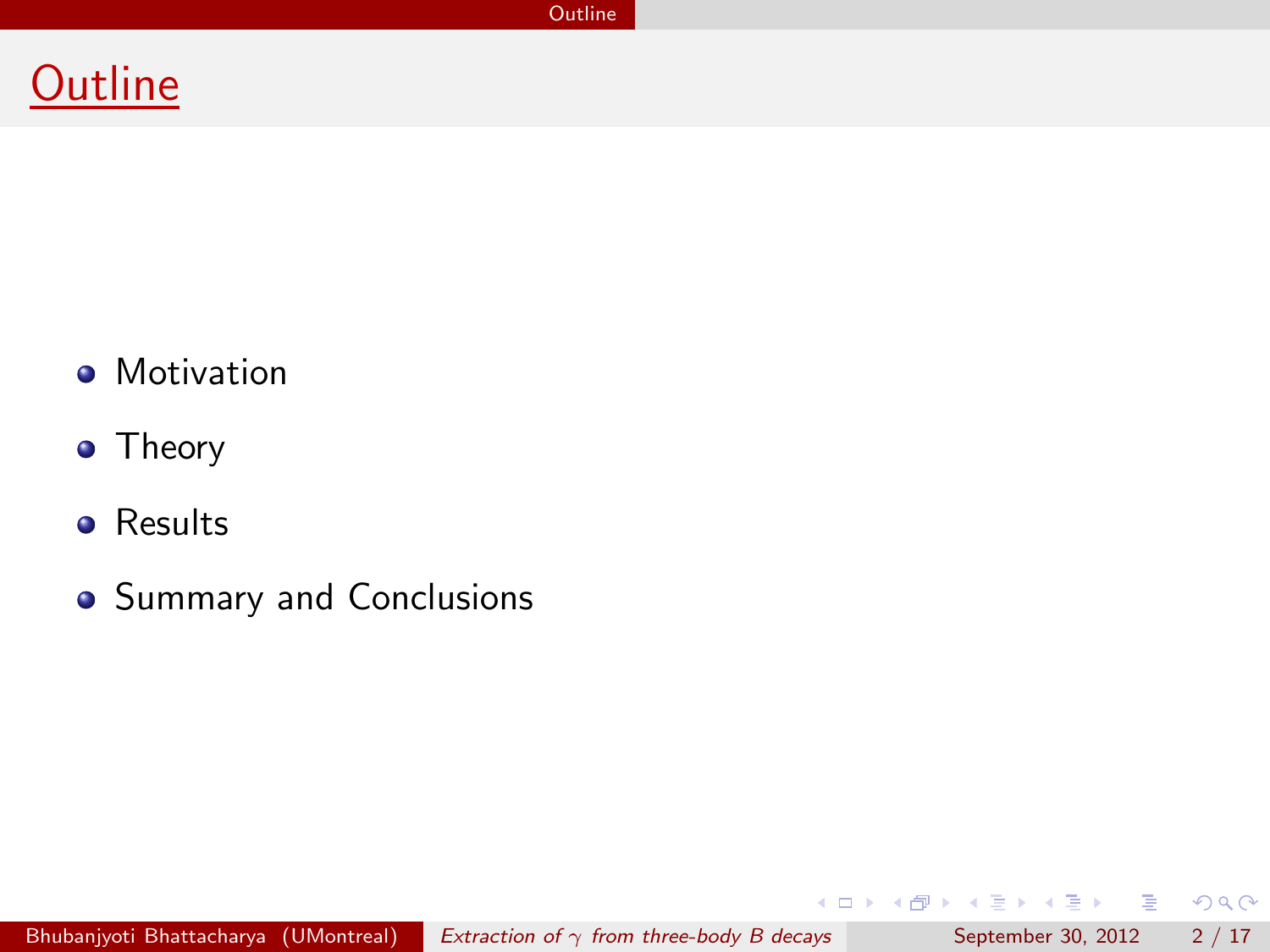## **Motivation**

Conventional  $\gamma$  extraction methods: GLW, ADS  $\rightarrow$  two-body  $B^{\pm}$  decays. Very clean weak phase information however sensitive to a small ratio of interfering amplitudes. Solve this problem using multi-body *D* decays.

*Giri et al. , PRD* **68***, 054018*

Can we do any better with three-body B decays?

Extract  $\gamma$  using three-body B decays: cross check for SM! Great, even if not viable with current statistics!

Issues:

- Indirect CPV measurement requires a final CP eigenstate: not all threebody final states are useful. *E.g.,*  $K_S \pi^+ \pi^-$  *is not a CP eigenstate.*
- How do we treat decay amplitudes with two different weak phase terms?

These issues were addressed by London et al. Details: D. London's talk tomorrow (Oct 1, 8:30 am, WG V)

<span id="page-2-0"></span>**YO A HE YEAR A HE YOUR**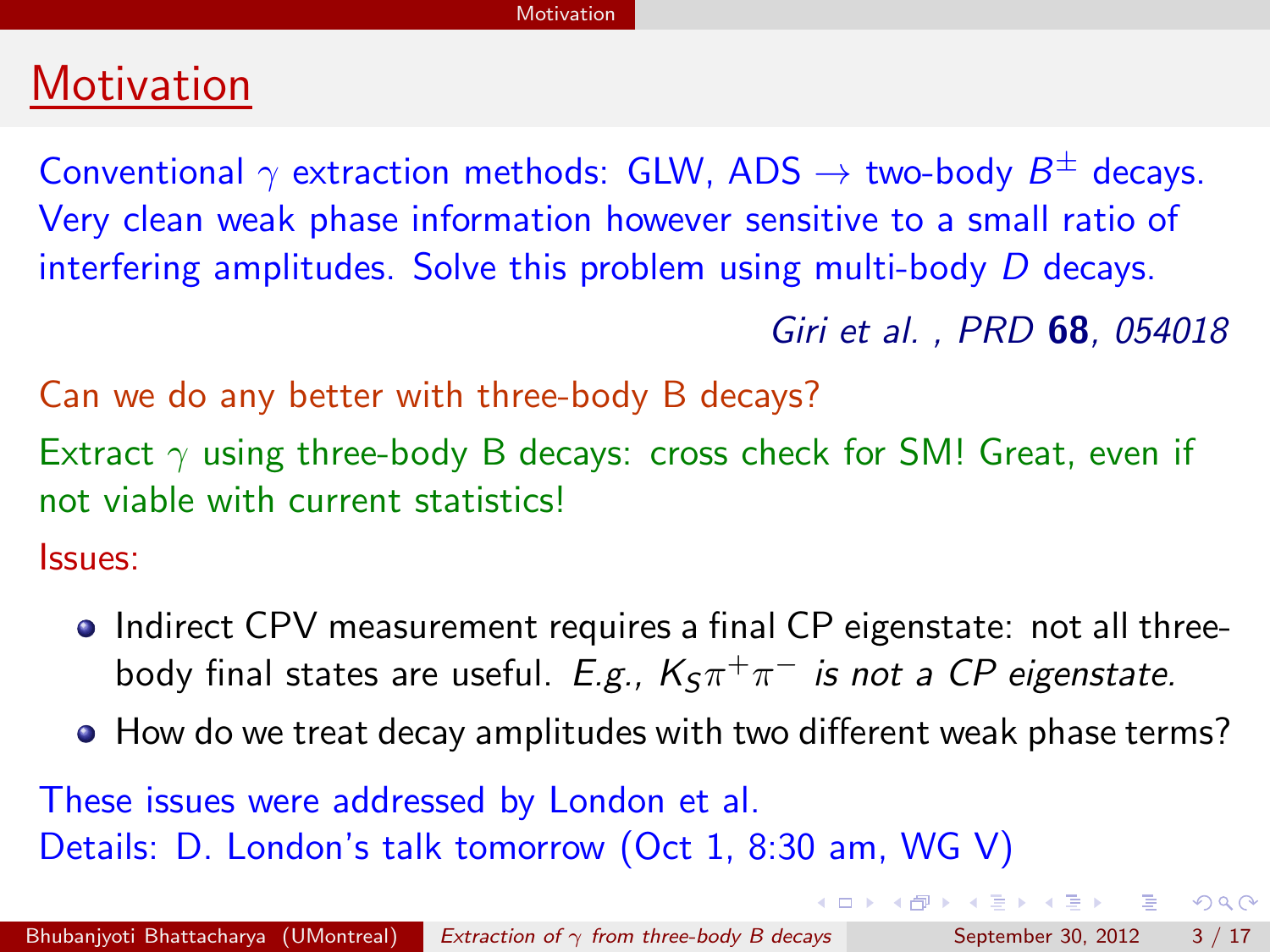## Theory Goal

In order to extract weak-phase information from three-body *B* decays:

- Use multiple three-body decays
- Relate them using flavor-SU(3) symmetry  $\bullet$
- Estimate by how much flavor SU(3) is broken (Work under progress)  $\bullet$

*N. Rey-Le Lorier and D. London, PRD* **85***, 016010*

 $\mathbf{A} \oplus \mathbf{B}$   $\mathbf{A} \oplus \mathbf{B}$   $\mathbf{A} \oplus \mathbf{B}$ 

- 3

<span id="page-3-0"></span> $QQ$ 

The purpose of this talk is to show a case where such an extraction actually works!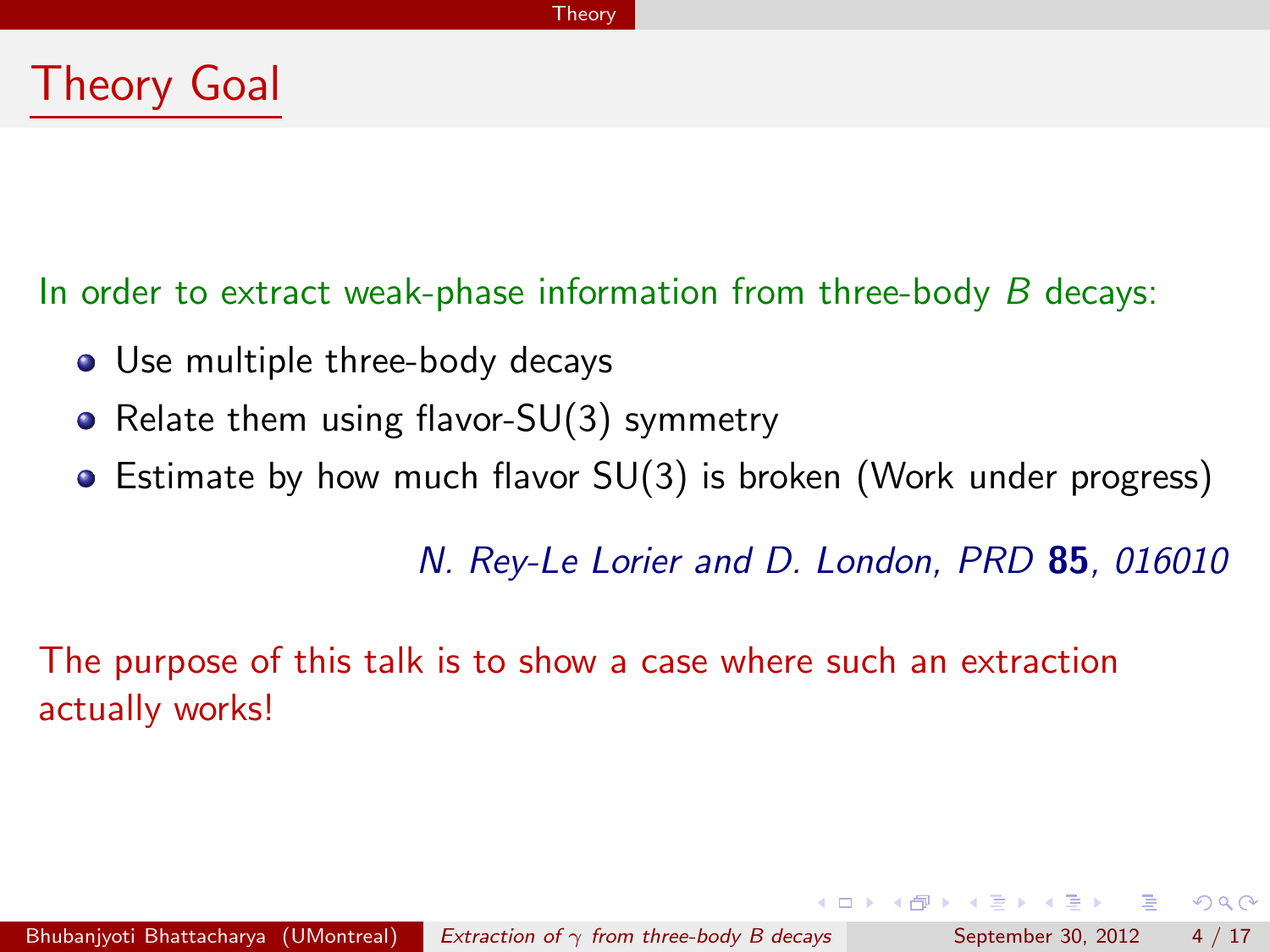### Which decays to consider?

Three-body  $\overline{b} \to \overline{s}$  transitions : 3 each involving  $B^{0,+} \to K(\pi \pi, K\tilde{k})$ . Decays involving  $1+$  final state  $\pi^0$ s : difficult to observe. *B*<sup>+</sup> decays don't have indirect CPV information. Finally, under SU(3) symmetry some information is redundant. In the end we chose the following three-body transitions: (data taken from *BaBar* papers)

- $\bullet$  *B*<sup>0</sup> → *K*<sub>S</sub> $\pi$ <sup>+</sup> $\pi$ <sup>-</sup> : *PRD* **80***, 112001.*
- $B^0 \to K^+ \pi^- \pi^0$  : *PRD* **83***, 112010.*
- $\bullet$  *B*<sup>0</sup> → *K*<sub>s</sub>*K*<sup>+</sup>*K*<sup>−</sup> : *PRD* **85***, 112010.*
- $B^0 \to K_S K_S K_S$ : *PRD* **85***, 054023.*
- $B^+ \to K^+ \pi^+ \pi^-$  : To estimate a one-parameter SU(3) breaking.

<span id="page-4-0"></span>**KORKA ERKER ADA YOUR**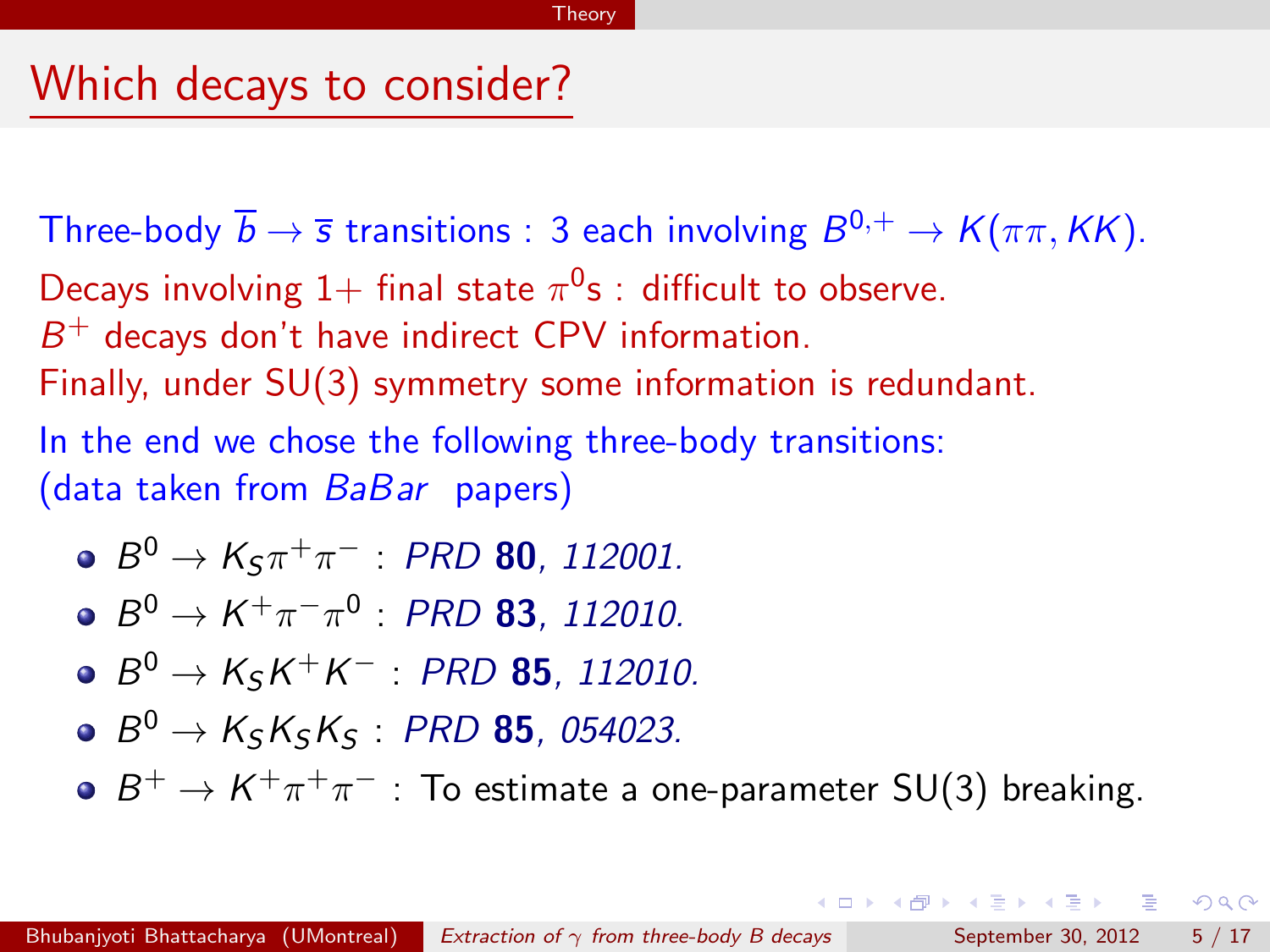## Three-body Diagrammatics

In two-body  $\overline{b} \to \overline{s}$  transitions :  $T'$ ,  $C'$ ,  $P'_{tc}$ ,  $P'_{uc}$ ,  $P'_{EW}$  and  $P'_{EW}$ (Ignoring weak-exchange topologies)

Two-body transition  $\rightarrow$  three-body transition : pop a  $q\bar{q}$  pair

Two choices of popping : between two non spectators (add subscript 1), or between two quarks one of which is the spectator (add subscript 2).

<span id="page-5-0"></span>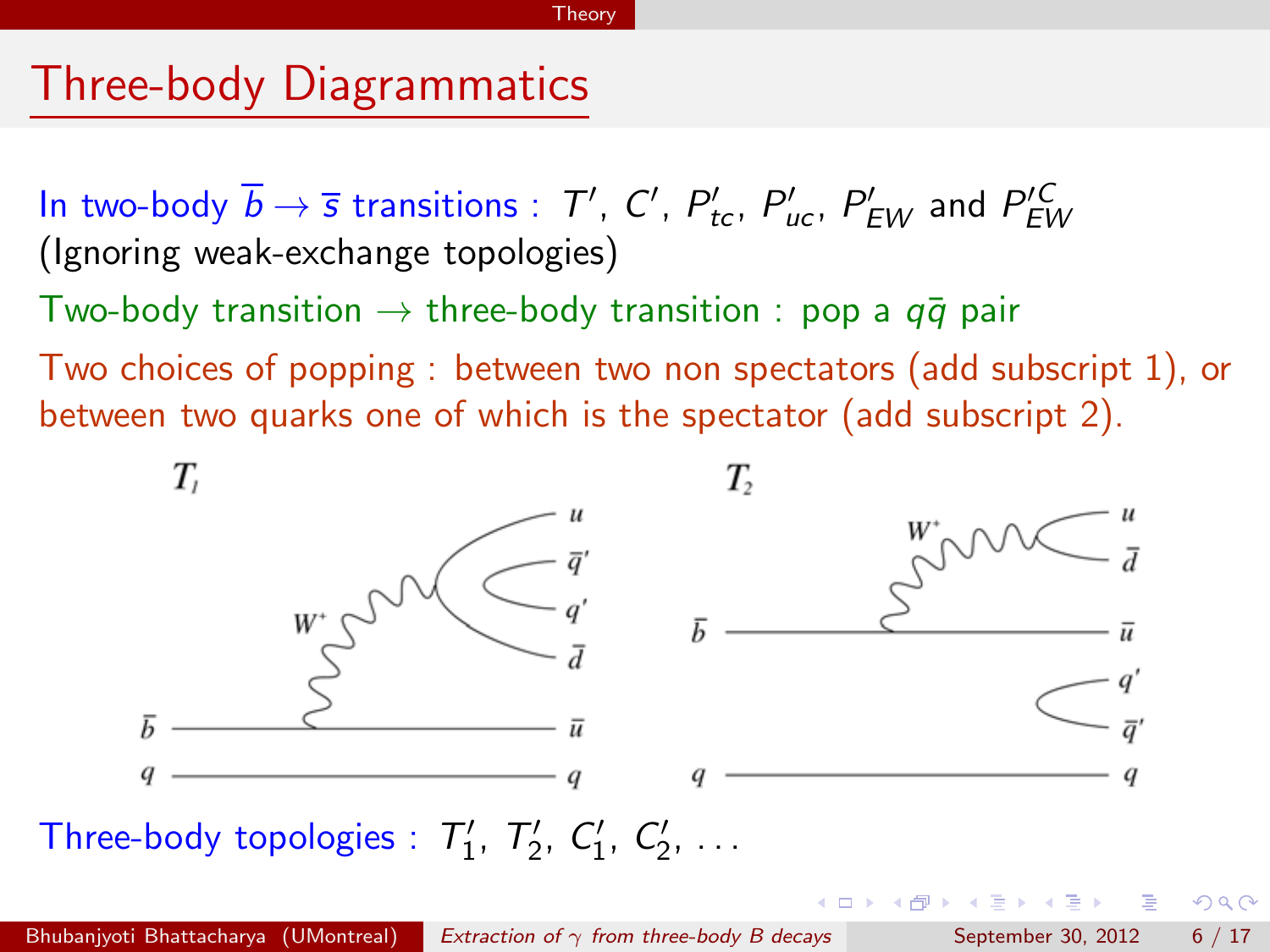## Flavor-SU(3) symmetry

Under SU(3) the three-body final states involve 3 identical particles. Flavor SU(3) imposes EWP – Tree relations :

$$
P'_{EW1} = \kappa T'_1 \t P'_{EW2} = \kappa T'_2 P'^{C}_{EW1} = \kappa C'_1 \t P'^{C}_{EW2} = \kappa C'_2
$$

where  $\kappa \approx 0.5$ : a function of Wilson coefficients and CKM elements.

*M. Imbeault, N. Rey-Le Lorier and D. London, PRD* **84***, 034041*

<span id="page-6-0"></span>**KOD KAD KED KED E VOOR** 

Caveat: The EWP-Tree relations hold only for fully-symmetric final states. Construct fully-symmetric amplitudes using all possible permutations of particles.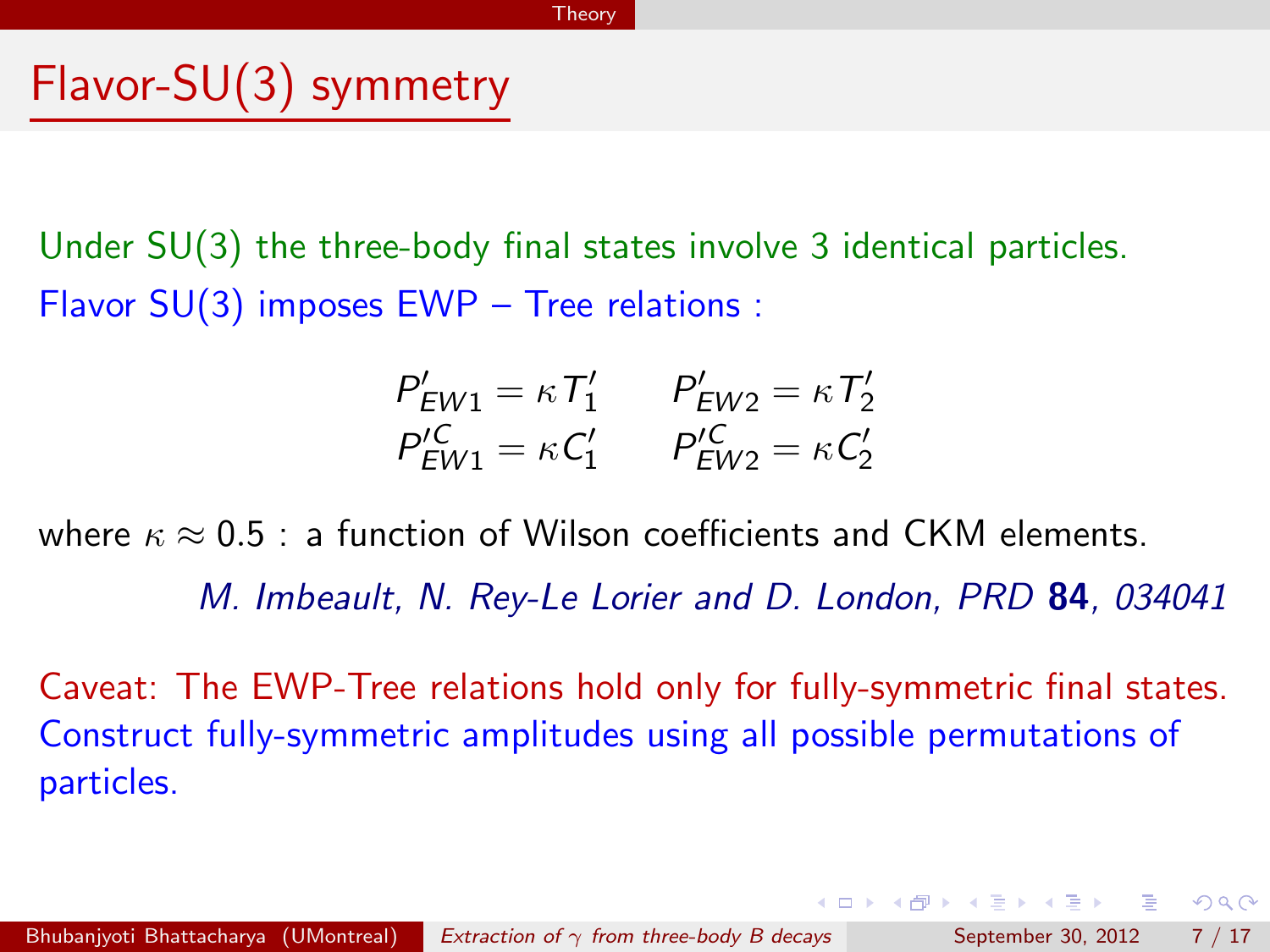### Amplitudes

Relevant (fully-symmetric) three-body amplitudes in terms of diagrams:

$$
A(B^{0} \to K_{0}K^{0}\overline{K}^{0})_{\text{sym}} = P'_{uc}e^{i\gamma} - P'_{tc} + \kappa \left(\frac{2}{3}T'_{1} + \frac{1}{3}C'_{1} + \frac{2}{3}C'_{2}\right)
$$
  

$$
\sqrt{2}A(B^{0} \to K^{+}K^{0}K^{-})_{\text{sym}} = -(T'_{2} + C'_{1} + P'_{uc})e^{i\gamma} + P'_{tc}
$$
  

$$
+ \kappa \left(\frac{1}{3}T'_{1} - \frac{1}{3}C'_{1} + \frac{2}{3}C'_{2}\right)
$$
  

$$
= \sqrt{2}A(B^{+} \to K^{+}\pi^{+}\pi^{-})
$$
  

$$
2A(B^{0} \to K^{+}\pi^{0}\pi^{-})_{\text{sym}} = (T'_{1} + C'_{2})e^{i\gamma} - \kappa (T'_{2} + C'_{1})
$$
  

$$
\sqrt{2}A(B^{0} \to K^{0}\pi^{+}\pi^{-})_{\text{sym}} = -(T'_{1} + C'_{1} + P'_{uc})e^{i\gamma} + P'_{tc}
$$
  

$$
+ \kappa \left(\frac{1}{3}T'_{1} + \frac{2}{3}C'_{1} - \frac{1}{3}C'_{2}\right)
$$

<span id="page-7-0"></span>Number of theory parameters can be considerably reduced by considering combinations of diagrams to give "effective dia[gra](#page-6-0)[ms](#page-8-0)["](#page-6-0)[!](#page-7-0)  $QQ$ 

Bhubanjyoti Bhattacharya (UMontreal) *Extraction of* γ *[from three-body B decays](#page-0-0)* September 30, 2012 8 / 17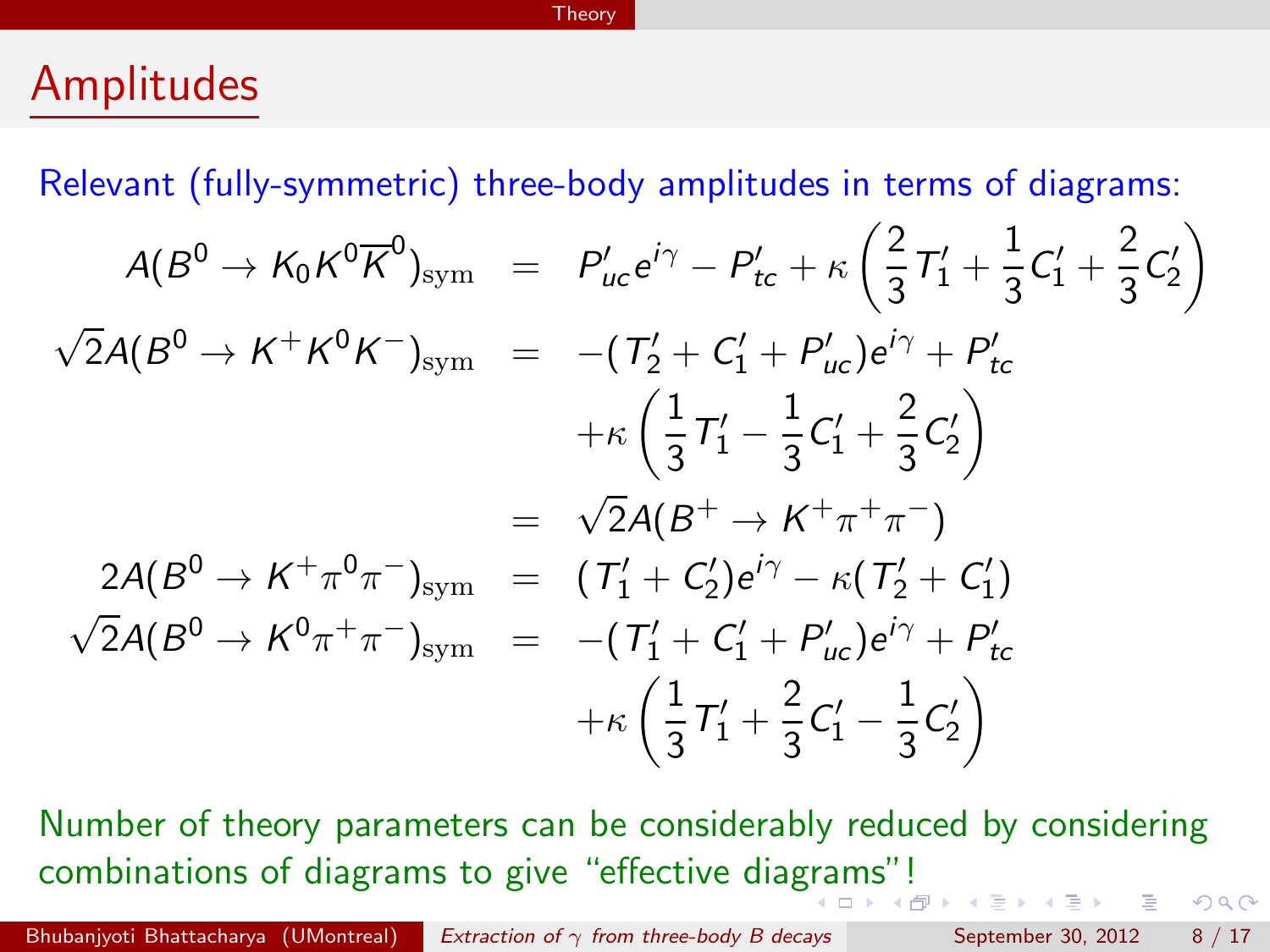### Effective diagrams

Experimentally, CPV is not measured in  $B^0 \rightarrow 3K_S \Rightarrow P'_{uc} = 0$ Amplitudes in terms of effective diagrams:

$$
A(B^{0} \rightarrow K^{0}K^{0}\overline{K}^{0})_{\text{sym}} = a
$$
  
\n
$$
\sqrt{2}A(B^{0} \rightarrow K^{+}K^{0}K^{-})_{\text{sym}} = -ce^{i\gamma} - a + \kappa b
$$
  
\n
$$
2A(B^{0} \rightarrow K^{+}\pi^{0}\pi^{-})_{\text{sym}} = be^{i\gamma} - \kappa c
$$
  
\n
$$
\sqrt{2}A(B^{0} \rightarrow K^{0}\pi^{+}\pi^{-})_{\text{sym}} = -de^{i\gamma} - a + \kappa d
$$

4 effective parameters *a*, *b*, *c* and *d* :

$$
a = -P'_{tc} + \kappa \left(\frac{2}{3}T'_1 + \frac{1}{3}C'_1 + \frac{1}{3}C'_2\right)
$$
  

$$
b = T'_1 + C'_2 \qquad c = T'_2 + C'_1 \qquad d = T'_1 + C'_1
$$

Unknowns : 4 (magnitudes) + 3 (relative strong phases) +  $\gamma = 8$ 

<span id="page-8-0"></span> $QQ$ 

**CONVERTED A BALLER**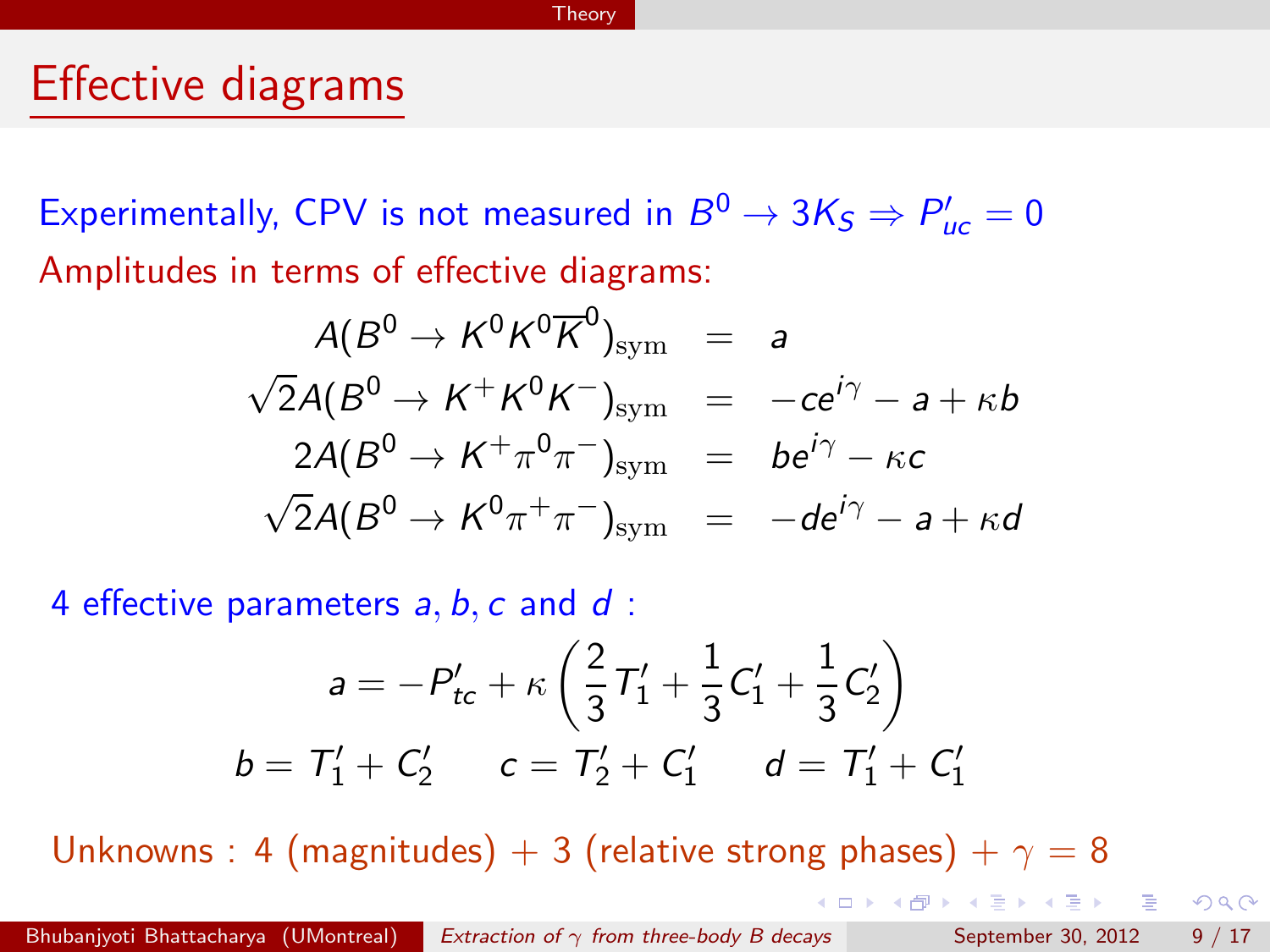### Dalitz plots

Amplitudes are dependent on momenta : known from Dalitz plots Isobar model : isobar coefficients and phases taken from Experiments:

$$
\mathcal{A}_{\rm DP} = \mathcal{N}_{\rm DP} \sum_j c_j e^{i\theta_j} F_j(s_{12}, s_{13}) \qquad \mathcal{N}_{\rm DP}^2 = \Gamma_{\rm ex} / \int_{\rm DP} |\mathcal{A}|^2 d\Pi
$$
  

$$
s_{12} + s_{23} + s_{13} = M_B^2 + M_1^2 + M_2^2 + M_3^2 \qquad s_{ij} = (p_i + p_j)^2
$$

Fully symmetrized amplitudes :

$$
\mathcal{A}_{sym} = \frac{1}{\sqrt{6}} (\mathcal{A}(s_{12}, s_{13}) + \mathcal{A}(s_{13}, s_{12}) + \mathcal{A}(s_{12}, s_{23}) + \mathcal{A}(s_{23}, s_{12}) + \mathcal{A}(s_{23}, s_{13}) + \mathcal{A}(s_{13}, s_{23}))
$$

Observables constructed for a  $\chi^2$  fit :

<span id="page-9-0"></span> $X_{\text{DP}} = |\mathcal{A}_{\text{sym}}|^2 + |\overline{\mathcal{A}}_{\text{sym}}|^2$  *CP averaged branching fraction*  $Y_{\text{DP}} = |\mathcal{A}_{\text{sym}}|^2 - |\overline{\mathcal{A}}_{\text{sym}}|^2$  *Direct CP asymmetry*  $Z_{\text{DP}} = \text{Im} \left( \mathcal{A}_{\text{sym}}^* \overline{\mathcal{A}}_{\text{sym}} \right)$  **Indirect CP asymmetry** 

Bhubanjyoti Bhattacharya (UMontreal) *Extraction of* γ *[from three-body B decays](#page-0-0)* September 30, 2012 10 / 17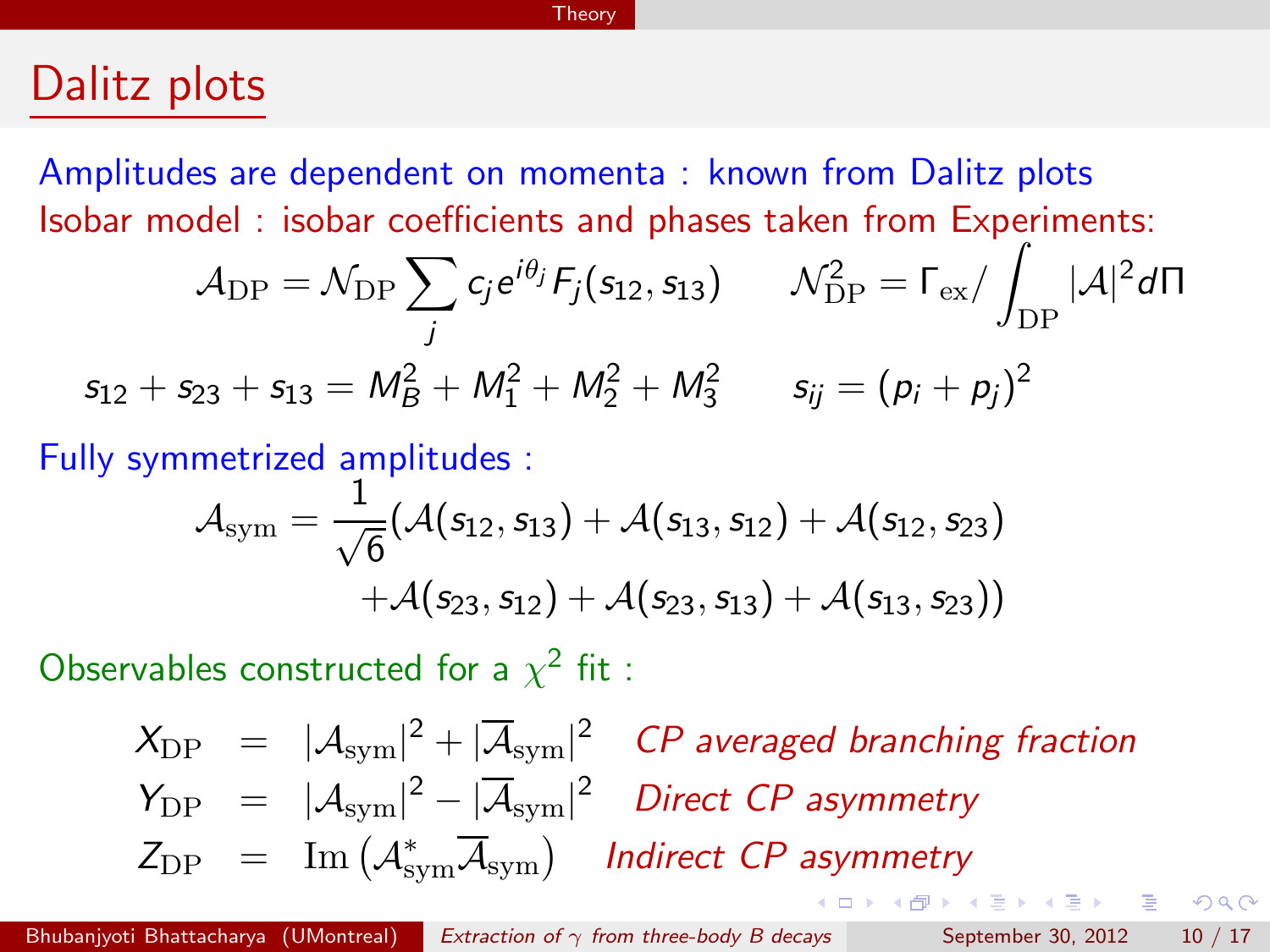### Dalitz plots



- Use one-sixth of the innermost Dalitz plot
- 9 observables per point :  $B^0 \rightarrow K^0 \pi^+ \pi^-$  : *X*, *Y*, *Z*  $B^0 \rightarrow K^0 K^+ K^-$ : *X*, *Y*, *Z*  $B^0 \to K^+\pi^-\pi^0$  : *X*, *Y*  $B^0 \to K^0 K^0 \overline{K}^0 : X, X, Z$
- 8 unknowns :

4 D F

- 4 magnitudes
- 3 relative strong phases
- $\gamma$
- $\chi^2$  fit to extract  $\gamma$ .

 $\rightarrow$   $\equiv$ 

 $\sim$ 

<span id="page-10-0"></span> $QQ$ 

œ.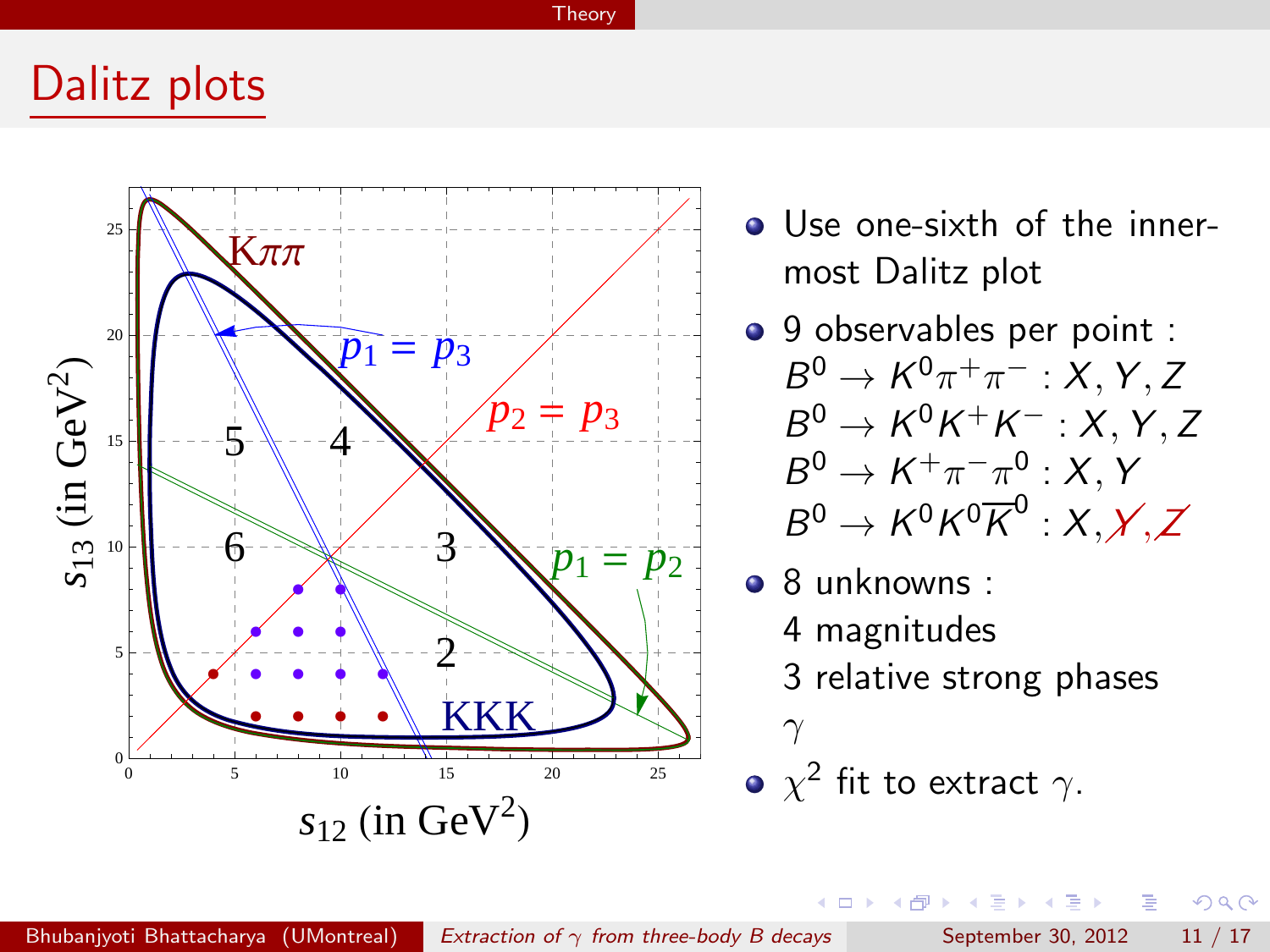### **Results**

#### Preliminary analysis with 14 points:

| $(s_{12}, s_{13})$    |                      | $(s_{12}, s_{13})$ |                  |
|-----------------------|----------------------|--------------------|------------------|
| (in $\mathsf{GeV}^2)$ | (in deg)             | (in $GeV^2$ )      | (in deg)         |
| (4, 4)                |                      | (8, 8)             | $80^{+13}_{-14}$ |
| (6, 2)                |                      | (10, 2)            |                  |
| (6, 4)                | $73^{+12}_{-18}$     | (10, 4)            | $86^{+12}_{-14}$ |
| (6, 6)                | $80^{+10}_{-15}$     | (10, 6)            | $79^{+12}_{-15}$ |
| (8, 2)                |                      | (10, 8)            | $81^{+10}_{-13}$ |
| (8, 4)                | $\rm 80^{+12}_{-15}$ | (12, 2)            |                  |
| (8, 6)                | $78^{+13}_{-14}$     | (12, 4)            |                  |

<span id="page-11-0"></span>
$$
\gamma = \left(81^{+4}_{-5} \text{ (avg.)} \pm 4 \text{ (std. dev.)}\right)^{\circ}
$$

Multiple overlapping solutions : Discrete ambiguity Average of GLW, ADS and Dalitz analyses (PDG 2012) :  $\gamma = (68^{+11}_{-10})^{\circ}$ 

Bhubanjyoti Bhattacharya (UMontreal) *Extraction of* γ *[from three-body B decays](#page-0-0)* September 30, 2012 12 / 17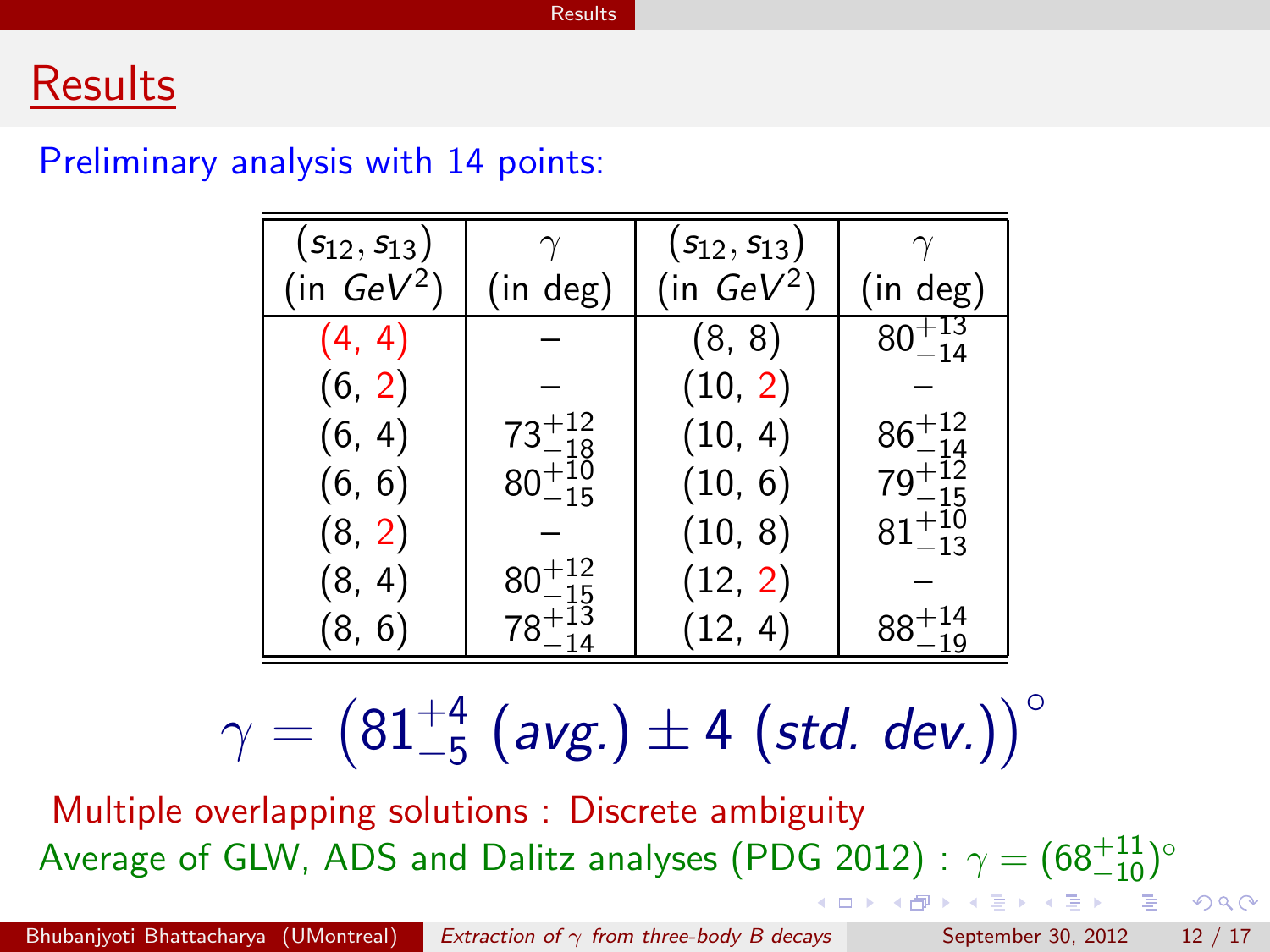# $\chi^2$  vs  $\gamma$  : boundary point

 $\chi^2_{\rm min}$  as a function of  $\gamma$  for one of the boundary points:



- Multiple indistinguishable solutions.
- Large error bars.
- Low  $\chi^2$  for a solution close to 45◦.
- Is this a sign of larger SU(3) breaking closer to the boundary?

→ 何 ▶ → ヨ ▶ → ヨ ▶

4 D F

- 3

<span id="page-12-0"></span> $QQ$ 

We have excluded such points at this stage, because of the presence of multiple indistinguishable solutions.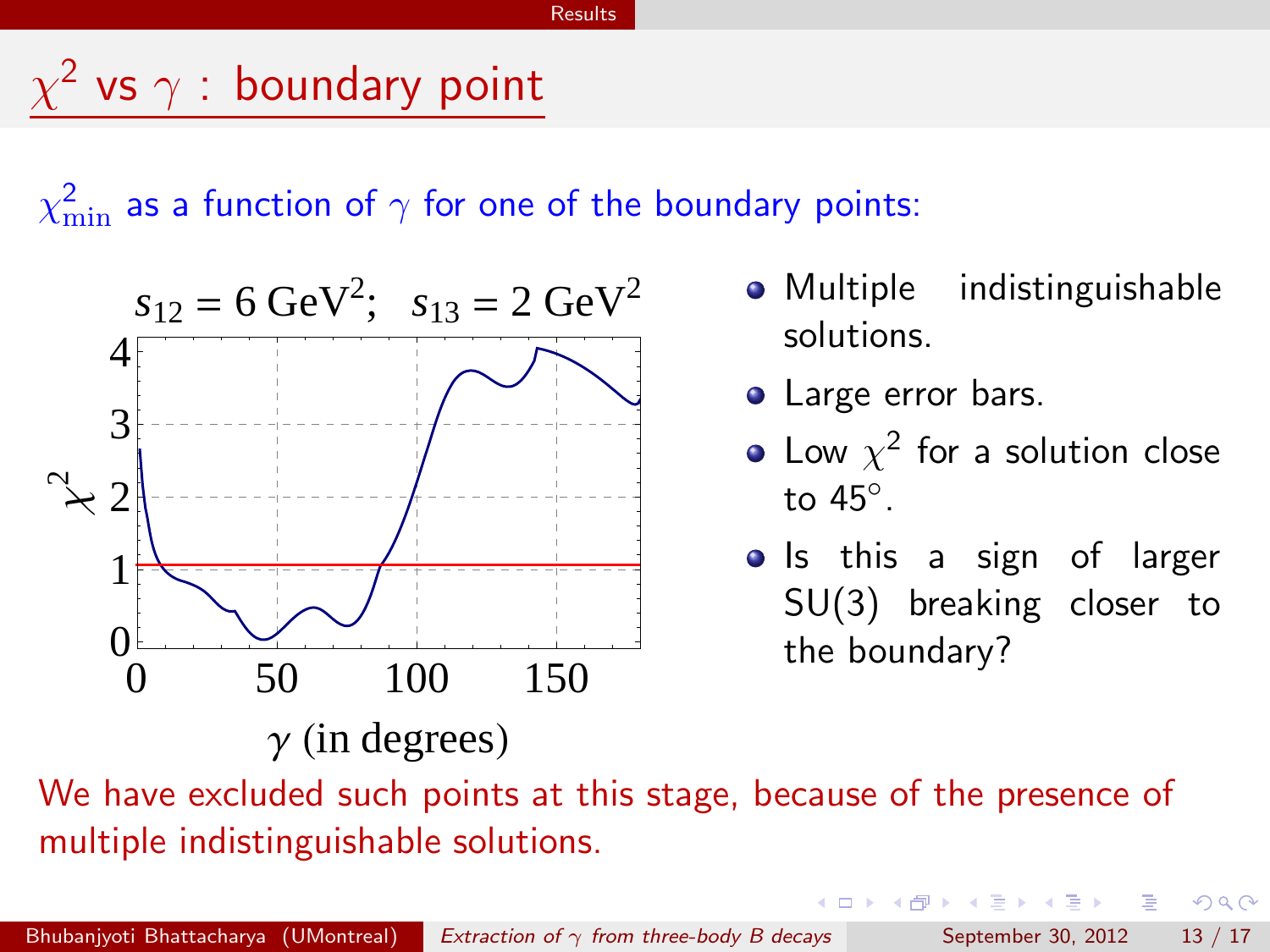## $\chi^2$  vs  $\gamma$  : interior point 1

 $\chi^2_{\rm min}$  as a function of  $\gamma$  for one of the interior points:



- Multiple discrete solutions.
- Overlapping solutions with  $\gamma$  < 30°.
- Cleaner solution close to  $\gamma \approx 80^\circ$ .
- <span id="page-13-0"></span> $({\Delta} \chi^2)_{\rm min} = 1$  determines the  $(1\sigma)$  error bars.

Improvements possible: a) Reduce experimental errors on isobar parameters; b) Measure CP asymmetries in  $B^0 \to K^0 K^0 \overline{K}^0$ . Here we have chosen the solution with  $\gamma$  closer to 80°. At this stage, it is difficult to distinguish the solutions with  $\gamma \leq 30^\circ$ [.](#page-12-0)  $QQ$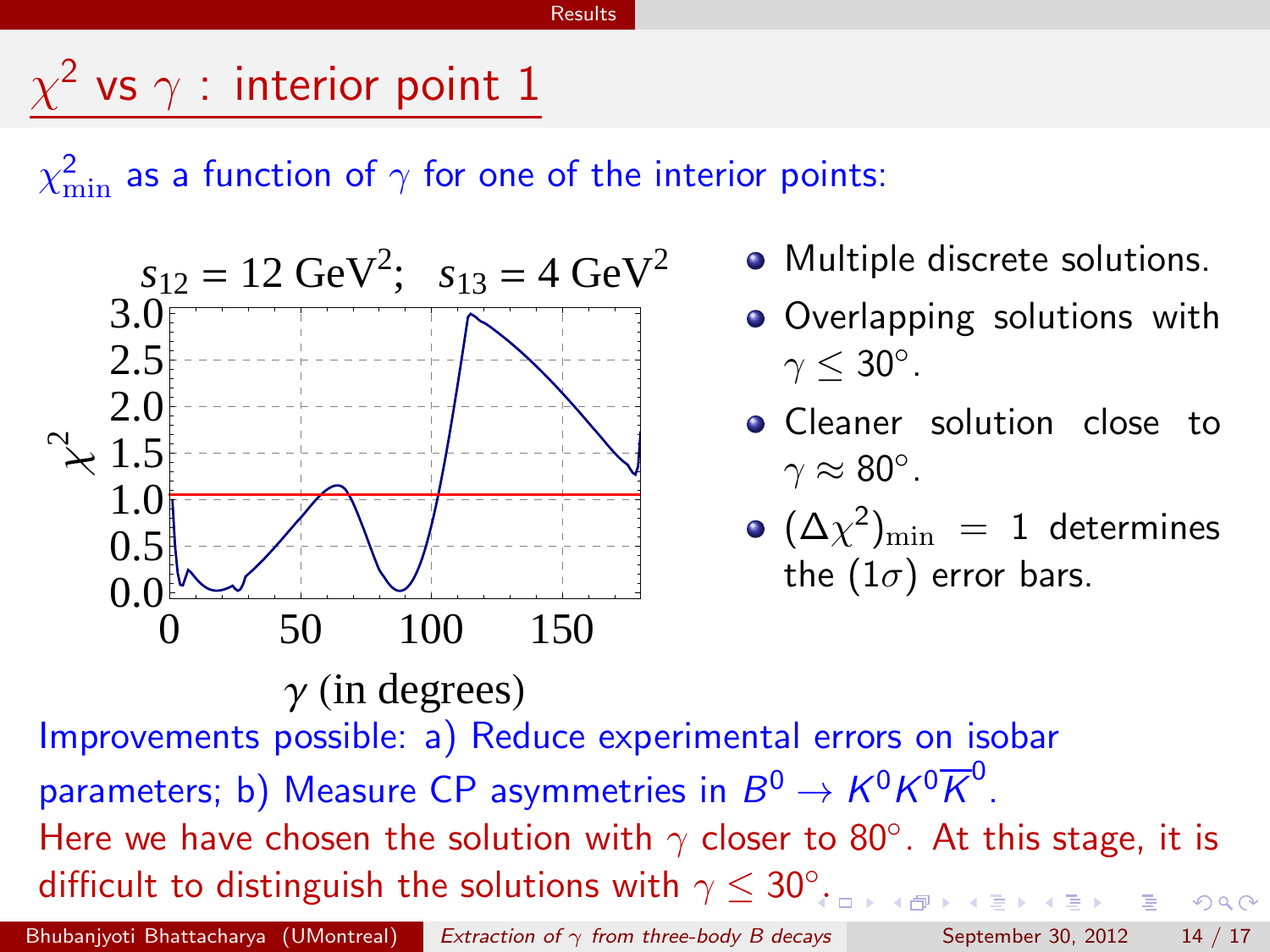## $\chi^2$  vs  $\gamma$  : interior point 2

 $\chi^2_{\rm min}$  as a function of  $\gamma$  for one of the boundary points:



- $\gamma = 9^\circ, 32^\circ, 80^\circ$
- $\gamma \approx 10^{\circ}$ , 30 $^{\circ}$  are not distinguishable for other points
- <span id="page-14-0"></span>A more detailed analysis will have to be performed to reach a sensible conclusion.

We only include the  $\gamma \approx 80^{\circ}$  solution from such points at this stage. A complete analysis will aim at distinguishing different solutions for all interior as well as boundary points. → 何 ▶ → 曰 ▶ → 曰 ▶  $QQ$ 

Bhubanjyoti Bhattacharya (UMontreal) *Extraction of* γ *[from three-body B decays](#page-0-0)* September 30, 2012 15 / 17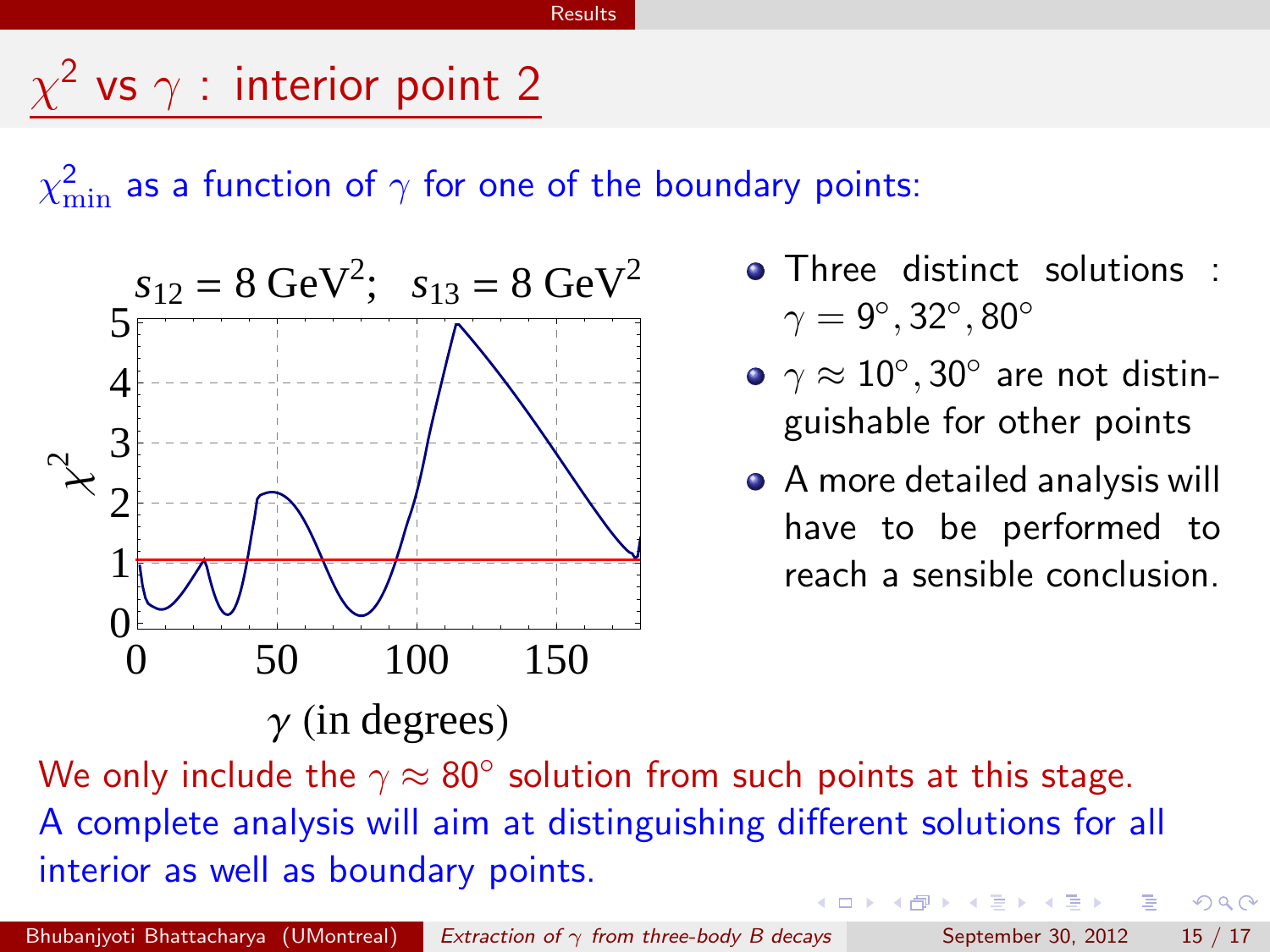### Caveats

- Correlation between isobar coefficients may effect the error analysis
- Normalization  $(\mathcal{N}_{\mathrm{DP}})$  treated as a constant without error : In principle,  $\mathcal{N}_{\text{DP}}$  implicitly depends on isobar coefficients
- $\bullet$   $M_{\pi}$ ,  $M_{K}$  and other resonance masses break SU(3) : results from points near resonances or the boundary are susceptible to large SU(3) breaking
- A one-parameter SU(3) breaking may alleviate some of these issues
- 14 points chosen for ease of preliminary fit. However, many more points can be chosen depending on statistics available for the Dalitz plots
- An analysis of the complete experimental data set may be able to avoid many of these issues  $\Rightarrow$  improve the analysis significantly and hopefully decrease the error bars on  $\gamma$  even further
- **•** Successful in obtaining a modest value for  $\gamma$  using three-body *B* decays, but much work still remains to be done

- 9

<span id="page-15-0"></span> $QQ$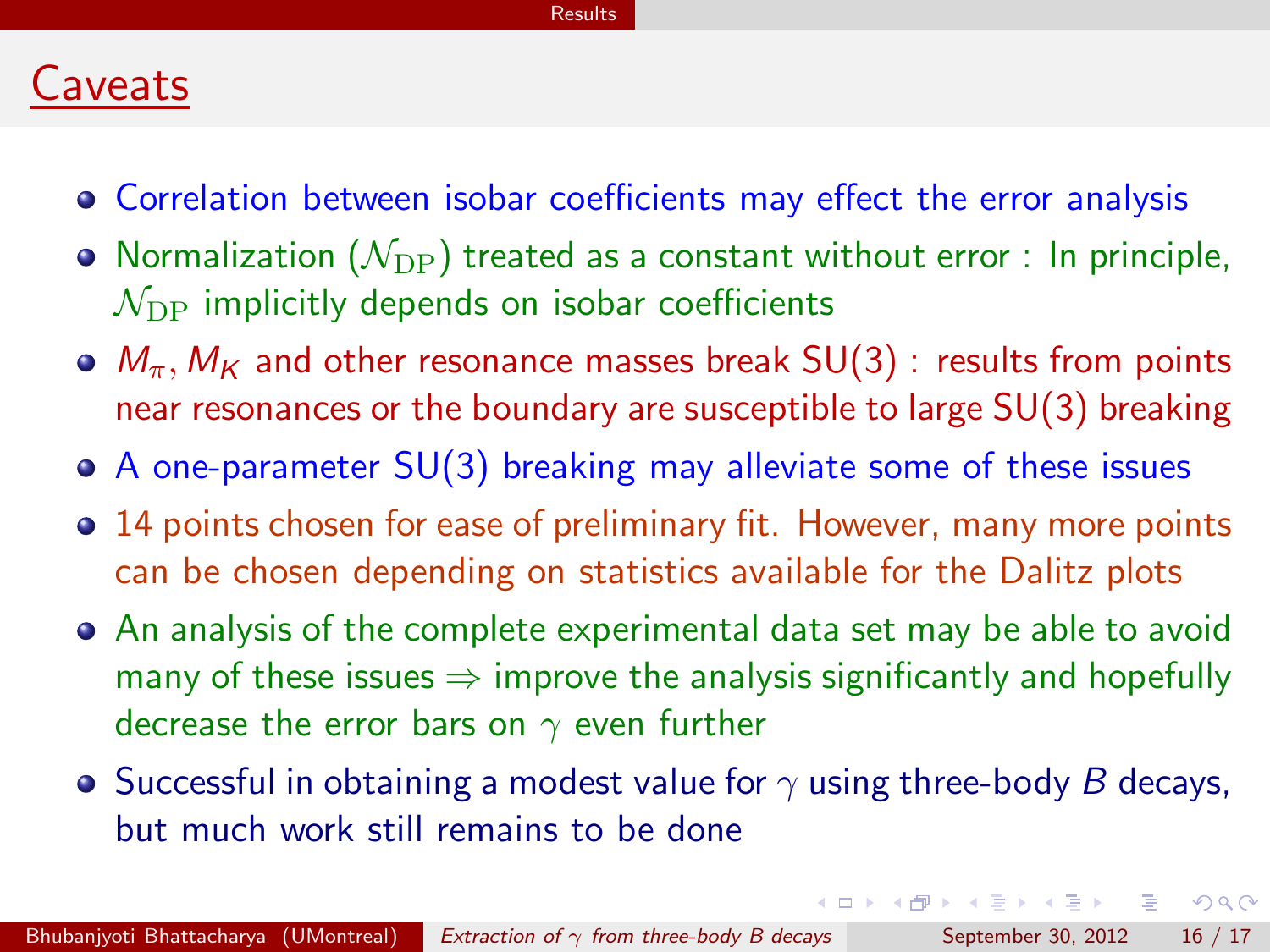## Summary and Conclusions

- A combination of multiple three-body B decays can actually be used to extract γ! Analysis possible with available *BaBar* and BELLE data
- This technique of  $\gamma$  extraction augments other independent ways of measuring  $\gamma$  from two-body decays : Good test for the SM value of  $\gamma$
- **•** Each point on the Dalitz plot provides an independent source for  $\gamma$ !
- Although there are discrete ambiguities, we find a clean solution :  $\gamma = \left(81^{+4}_{-5} \text{ (avg.)} \pm 4 \text{ (std. dev.)}\right)^{\circ}$
- We hope to resolve multiple solutions with  $\gamma \approx 30^{\circ}$  in the near future
- Tricky issue of SU(3) breaking : one-parameter SU(3) breaking may lead to more clues
- We hope that in the future, a complete analysis can be done by an experimental collaboration using the data sets on all relevant threebody processes

<span id="page-16-0"></span>**KOD KAD KED KED E VOOR**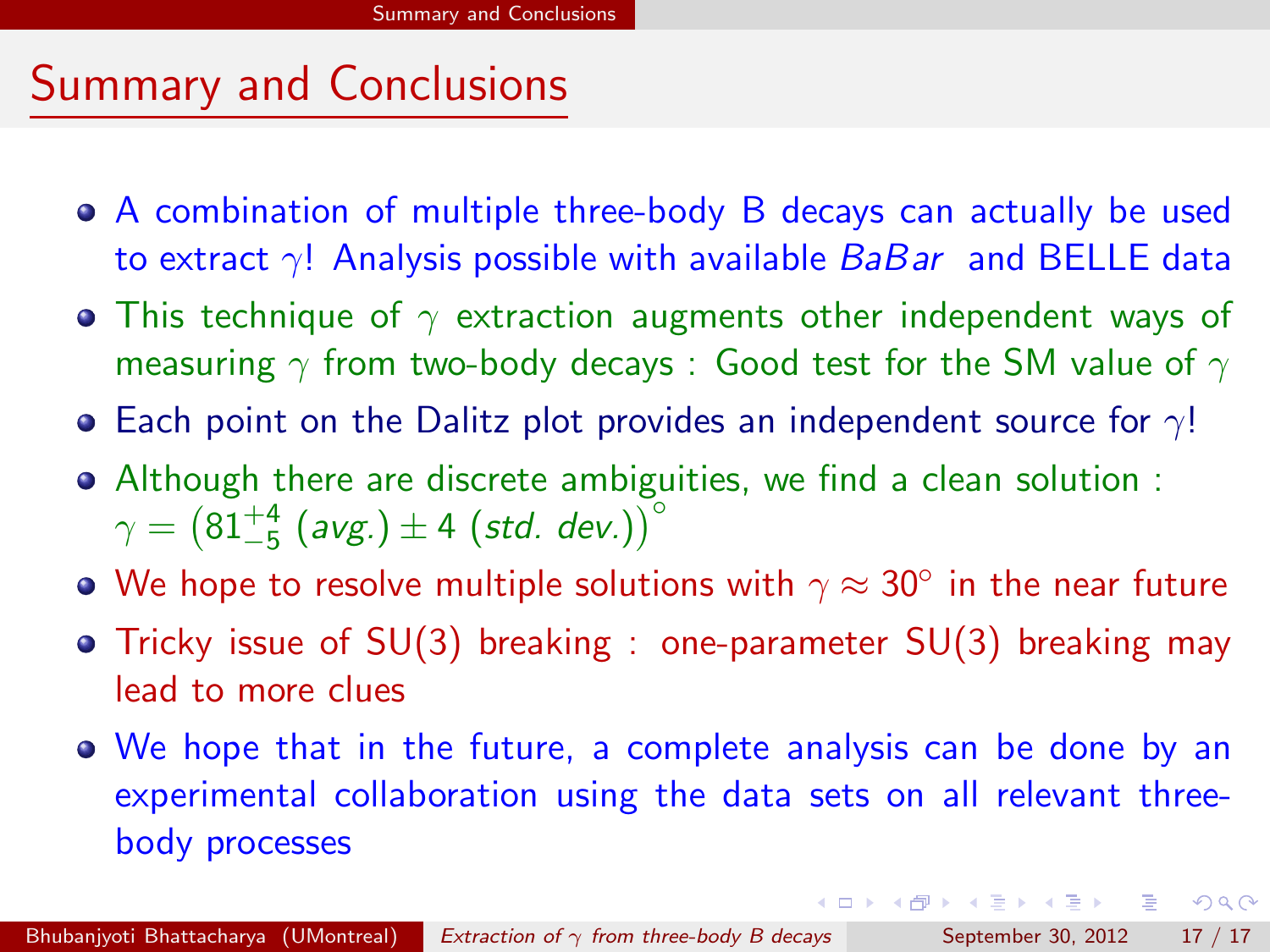<span id="page-17-0"></span>

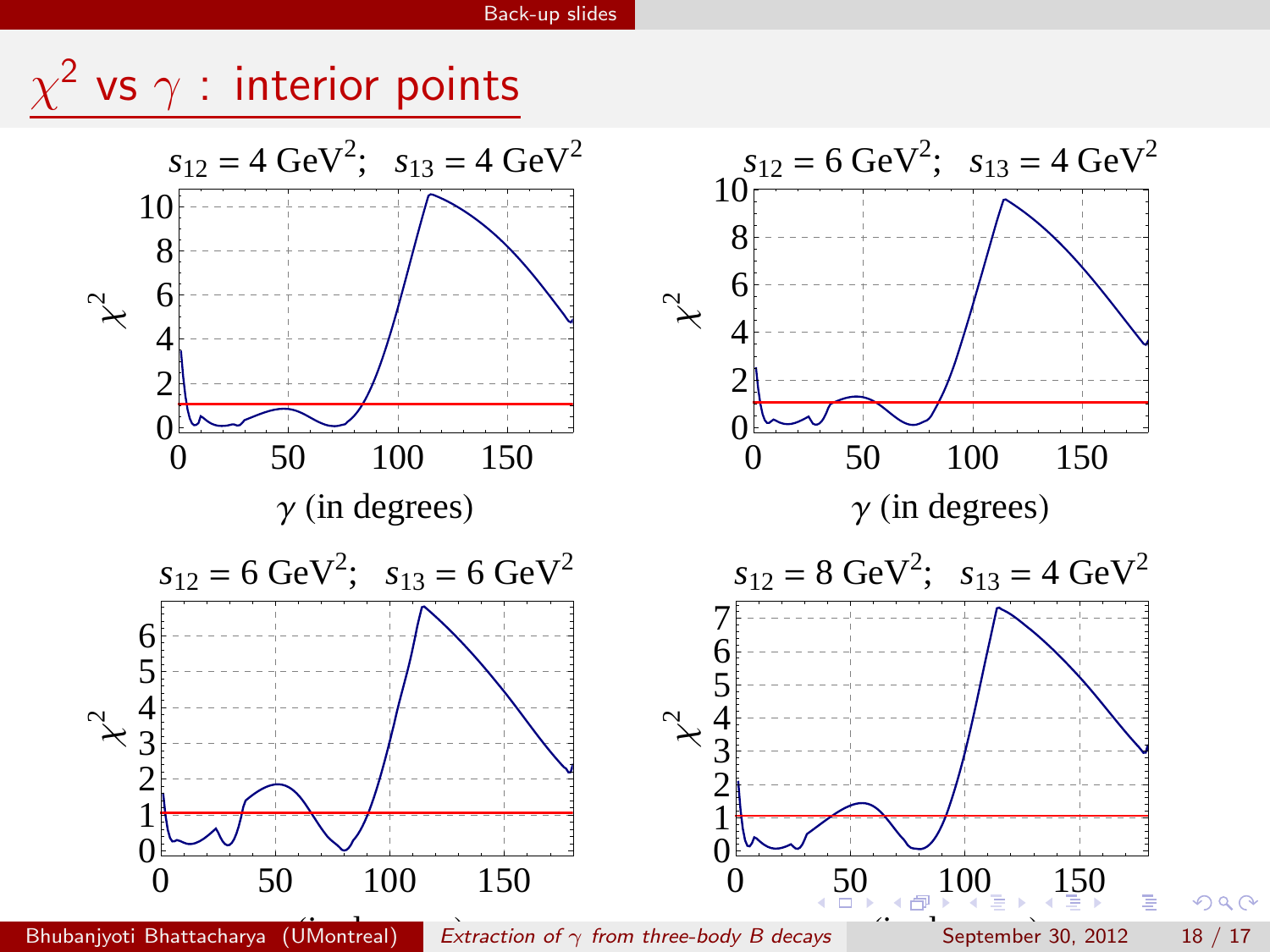<span id="page-18-0"></span>